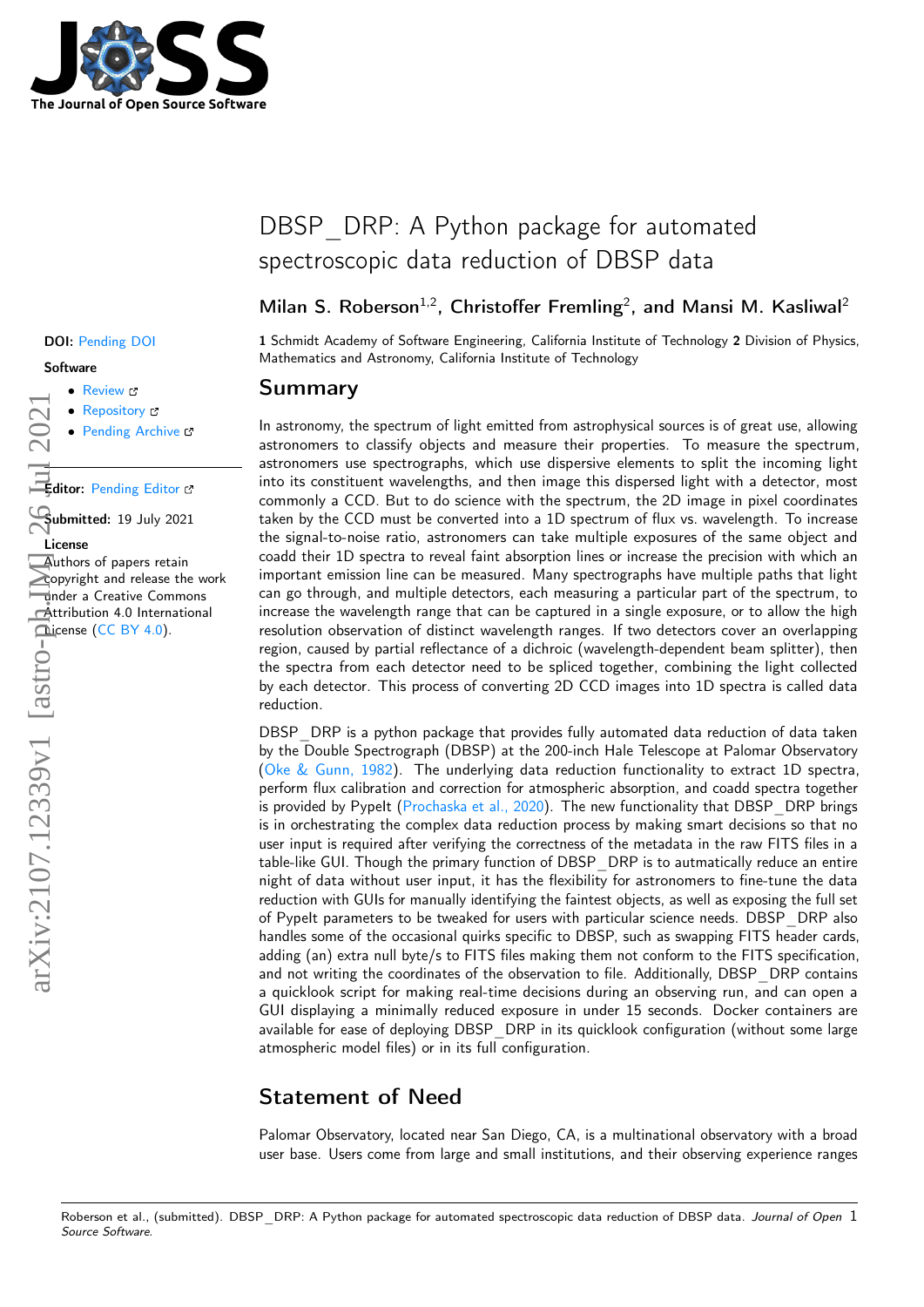

from novice to expert. One responsibility for serving such a diverse user base is to provide software data reduction pipelines for the most frequently used instruments, such as the Palomar Double Spectrograph (DBSP). Although DBSP was commissioned in 1982, it remains the workhorse instrument of the 200" Hale Telescope. It is used on 42% of the nights in a year, comprising nearly all of the valuable "dark" (moonless) time. In previous years, standard astronomical practice left the data reduction up to the user. However, attitudes in instrument building have shifted since DBSP was built. The pipeline is now considered an indispensable component of the astronomical instrument. In fact, the difference between a good pipeline and a great pipeline means the difference between counting some of the photons vs. counting all of the photons.

Spectroscopy is a severe bottleneck in time-domain astronomy; currently less than 10% of discoveries are spectroscopically classified. Without a pipeline, data reduction is a difficult process and the standard method without a pipeline is to use IRAF, a 35 year old program on which development and maintenance was discontinued in 2013 and whose use is discouraged by many in the field e.g. Ogaz  $&$  Tollerud [\(2018\)](#page-2-2). Needless to say, data reduction sans pipeline is extremely time-consuming. There is a clear need for a modern and stable automated data reduction pipeline for DBSP.

During observing runs, one would like to be able to quickly inspect data as it is taken, in order to ensure that it is of sufficient quality to do the desired science with. For objects whose brightness may have changed between a previous observation and the observing run, the observer may have uncertainties regarding how long of an exposure is needed to produce quality data. For very faint objects or objects in crowded fields, the observer may not even be sure that the telescope is pointed at the right object! A quicklook functionality, that can do a rudimentary reduction to correct for instrumental signatures and subtract light from the sky, revealing the spectra of the objects observed, can answer questions of exposure time and whether the object observed is the right one.

DBSP DRP is currently being used by the ZTF Bright Transient Survey [\(Fremling et al., 2020;](#page-2-3) [Perley et al., 2020\)](#page-2-4), the ZTF Census of the Local Universe [\(De et al., 2020\)](#page-1-0), and a program investigating ZTF Superluminous Supernovae [\(Lunnan et al., 2020;](#page-2-5) Chen et al., in preparation). Ravi et al. [\(2021\)](#page-2-6) is the first (known) publication that used DBSP\_DRP for data reduction. The development of DBSP DRP also lays the groundwork towards a fully automated pipeline for the Next Generation Palomar Spectrograph that is planned to be deployed on the Palomar 200-inch Hale Telescope in 2022.

## Acknowledgements

MSR acknowledges funding from the Schmidt Academy of Software Engineering, which is supported by the generosity of Eric and Wendy Schmidt by recommendation of the Schmidt Futures program.

We thank the following members of the time domain astronomy group at Caltech for beta-testing and providing valuable feedback during the development of this pipeline: Andy Tzanidakis, Lin Yan, Aishwarya Dahiwale, Yuhan Yao, Yashvi Sharma, and Igor Andreoni.

MSR is extremely grateful to the welcoming, friendly, and helpful team of developers on the PypeIt team, without whom this package would not exist.

## References

<span id="page-1-0"></span>De, K., Kasliwal, M. M., Tzanidakis, A., Fremling, U. C., Adams, S., Aloisi, R., Andreoni, I., Bagdasaryan, A., Bellm, E. C., Bildsten, L., Cannella, C., Cook, D. O., Delacroix, A., Drake, A., Duev, D., Dugas, A., Frederick, S., Gal-Yam, A., Goldstein, D., ... Yao, Y. (2020). The Zwicky Transient Facility Census of the Local Universe. I. Systematic Search